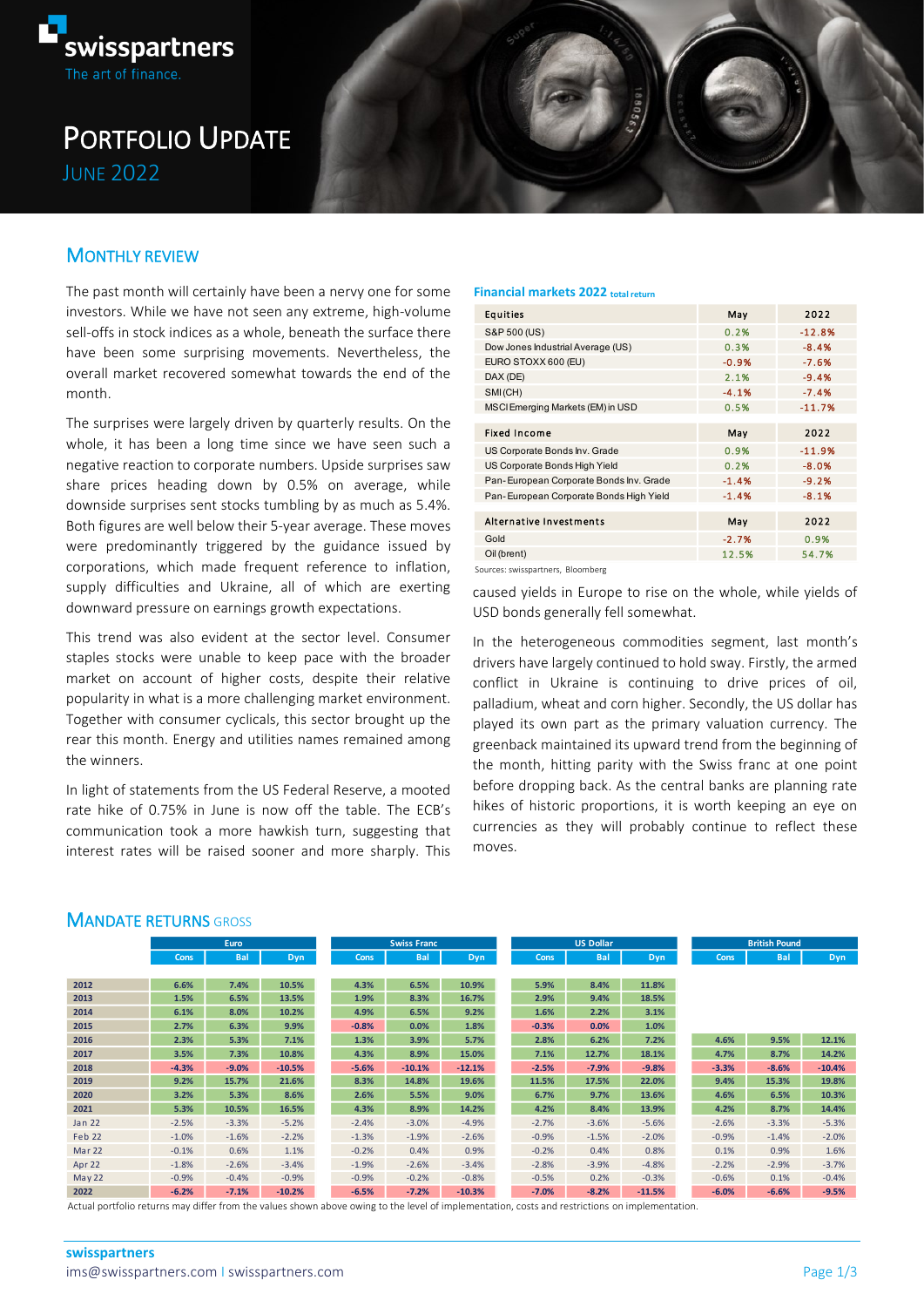

# PORTFOLIO UPDATE

# TRANSACTIONS IN MAY

For a detailed overview of the transactions for each strategy, please do not hesitate to contact us.

## POSITIONIERUNG

| <b>Liquidity</b> (neutral)                                          |                         | Outside the U.S. dollar and British pound investment universe, there are hardly any opportunities to circumvent the negative interest rates                                                                                                                                                                                                                                                                                                                                                                                                                                                                                                                                                                                                                                                                                                                                                                                                                                                                                                                                                                                                                                                                                                                                                                                                                                                                                                                                                                         |  |  |  |  |  |
|---------------------------------------------------------------------|-------------------------|---------------------------------------------------------------------------------------------------------------------------------------------------------------------------------------------------------------------------------------------------------------------------------------------------------------------------------------------------------------------------------------------------------------------------------------------------------------------------------------------------------------------------------------------------------------------------------------------------------------------------------------------------------------------------------------------------------------------------------------------------------------------------------------------------------------------------------------------------------------------------------------------------------------------------------------------------------------------------------------------------------------------------------------------------------------------------------------------------------------------------------------------------------------------------------------------------------------------------------------------------------------------------------------------------------------------------------------------------------------------------------------------------------------------------------------------------------------------------------------------------------------------|--|--|--|--|--|
| Conservative<br>Balanced<br><b>Dynamic</b>                          | 4.5%<br>5.5%<br>4.5%    | imposed by the central banks. Where necessary, we place the excess liquidity in the account and in some cases accept the negative yield passed<br>on to customers - especially as no risk-free substitute is available. In U.S. dollars and British pounds, there is the option of short-term bond and<br>fiduciary investments.                                                                                                                                                                                                                                                                                                                                                                                                                                                                                                                                                                                                                                                                                                                                                                                                                                                                                                                                                                                                                                                                                                                                                                                    |  |  |  |  |  |
| <b>Bonds</b> (underweight)                                          |                         | In light of increasing debt levels in the public and private sectors, we favour bond issuers with solid balance sheets, a healthy business model                                                                                                                                                                                                                                                                                                                                                                                                                                                                                                                                                                                                                                                                                                                                                                                                                                                                                                                                                                                                                                                                                                                                                                                                                                                                                                                                                                    |  |  |  |  |  |
| Conservative<br>Balanced<br>Dynamic                                 | 47.5%<br>25.0%<br>6.0%  | and correspondingly good credit ratings. At the same time, however, the only way of achieving an attractive yield to maturity is to take positions<br>outside of the AAA/AA rating segment. Within the asset class, we utilise various bond types and market segments to maintain a cautious<br>approach, including in the lower rating categories. Yields have returned to more attractive levels thanks to recent commentary from the central<br>banks and inflation expectations. Inflation concerns and a return to uninterrupted economic growth are factored into this higher yield level. The<br>rise in yields has disproportionately pushed up the short end of the yield curve. For this reason, we are specifically focusing on duration baskets<br>and have adjusted our positioning to minimise the effects of any potential volatility in bonds. We are continuing to underweight duration to<br>reflect the prevailing uncertainty regarding inflation and potential for surprises from the central banks. As the economic backdrop remains<br>healthy, we have taken advantage of the protection against climbing interest rates that is also offered by high-yield bonds.                                                                                                                                                                                                                                                                                                                          |  |  |  |  |  |
| <b>Equities</b> (overweight)<br>Conservative<br>Balanced<br>Dynamic | 27.5%<br>51.0%<br>75.5% | The impact of the Ukraine crisis and the central banks' fight against rising inflation keep a tight grip on the global economy and stock markets.<br>Declining COVICD-19 cases in major Chinese cities give hope that the lockdowns are gradually coming to an end and the local economy is<br>recovering. China's ongoing zero-tolerance policy continues to put pressure on global supply chains, and any easing from the Shanghai port<br>situation is likely to take months. The sanctions imposed on Russia by Western nations will not materially weaken global economic - and<br>therefore also earnings – growth. While sanctions or penalties targeting the Russian commodity sector are part of the current discussions, this<br>is subject to the proviso that they do not harm the domestic economy. Over the medium term, the biggest uncertainty for the markets remains<br>the future path of central bank policy rather than the conflict in Ukraine, as historically war has only had a short-term impact on the financial<br>markets. The reasons for maintaining an overweight position in equities still include monetary policy that is not excessively restrictive, the vast<br>fiscal policy support programmes implemented by governments, the state of the world economy, the dearth of alternative options for investors<br>on the financial markets and corporate results that have so far beaten expectations. The situation will have to be reassessed if these supports<br>disappear. |  |  |  |  |  |
| <b>Alternative investments</b><br>(overweight)                      |                         | A broad selection of gold, cat bond funds, market-neutral equity and credit strategies, global macro and commodities. Unlike traditional asset<br>classes, these strategies exhibit a lower correlation with traditional markets and generally offer a certain degree of protection against                                                                                                                                                                                                                                                                                                                                                                                                                                                                                                                                                                                                                                                                                                                                                                                                                                                                                                                                                                                                                                                                                                                                                                                                                         |  |  |  |  |  |
| Conservative<br>Balanced<br>Dynamic                                 | 20.5%<br>18.5%<br>14.0% | pronounced market corrections. The aim is to achieve a positive market return in a normal market environment, with lower volatility. A high<br>level of liquidity is viewed as a basic requirement, and this therefore determines which UCITS strategies are considered for investment. The<br>directionality of the alternative allocation can be adjusted as required to ensure better hedging against lengthier corrections or to slightly<br>increase participation in a longer-lasting uptrend. We have invested the proceeds from the sale of the IAM True Partner Volatility UCITS into a<br>global macro fund, making the alternative allocation more dynamic again.                                                                                                                                                                                                                                                                                                                                                                                                                                                                                                                                                                                                                                                                                                                                                                                                                                        |  |  |  |  |  |